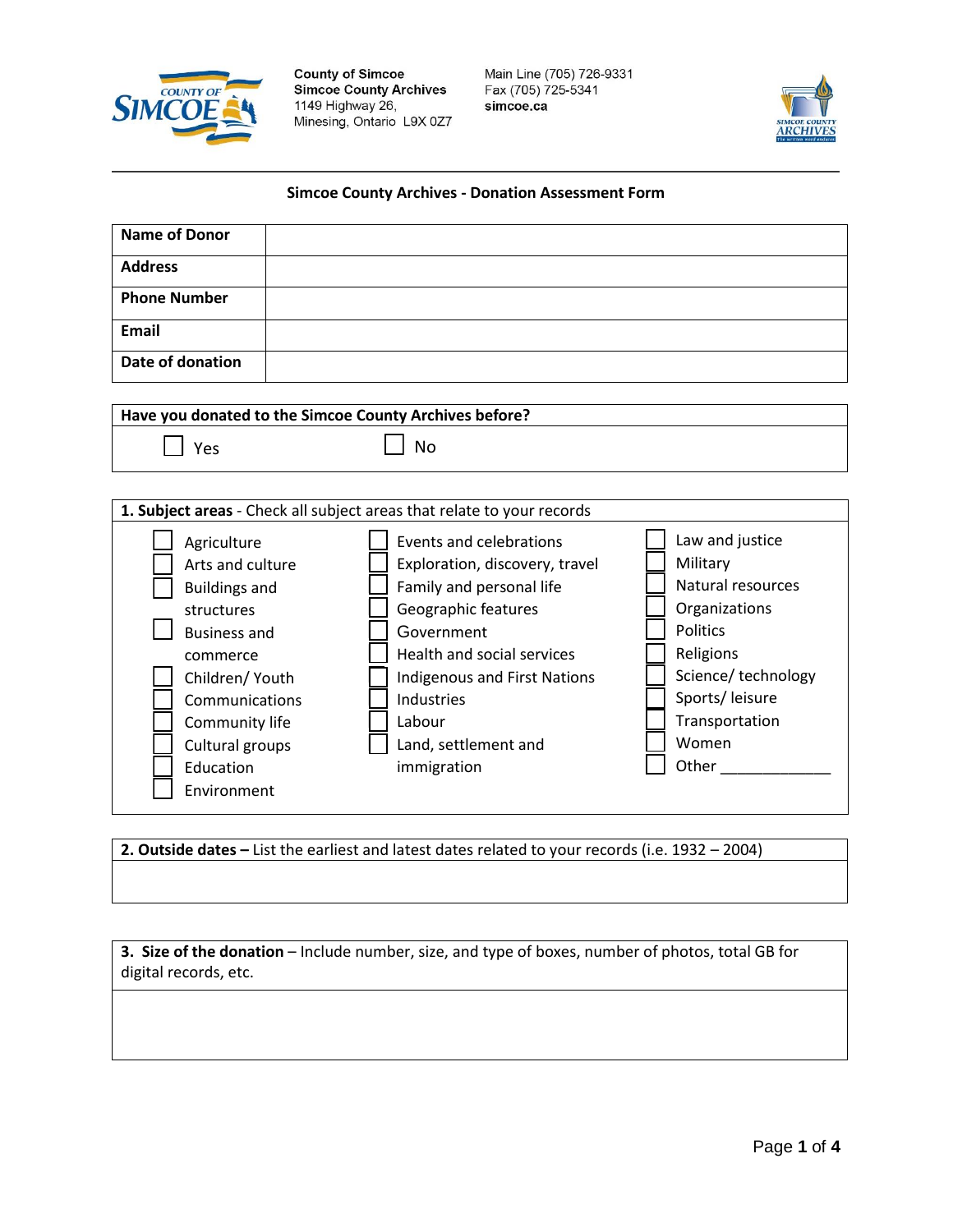



**4. List all locations related to the records** (i.e. Where they were created, what they refer to, etc.)

**5. Types of media -** Check all that apply

| $\Box$ Architectural/ technical plans<br>$\Box$ Audio recordings<br>$\Box$ Digital records | $\Box$ Film/ video<br>Maps<br>$\Box$ Photographs | $\Box$ Textual records<br>Other |
|--------------------------------------------------------------------------------------------|--------------------------------------------------|---------------------------------|
|                                                                                            |                                                  |                                 |

**6. Describe the records –** Use the attached template to complete an inventory, or list and describe the records below (i.e. correspondences, diaries, scrapbooks, family albums, meeting minutes, etc.)

**7. Who created the records? What is their relationship with the records? What is your relationship with the records? How did you come to possess the records? –** List creators and provide context (i.e. Jane Smith, Secretary of the Women's Institute from 1982–1986, donating meeting minutes)

| 8. Who holds copyright for the records? - Check all that apply                                                                                            |                                                            |  |  |  |  |
|-----------------------------------------------------------------------------------------------------------------------------------------------------------|------------------------------------------------------------|--|--|--|--|
| $\Box$ I hold copyright<br>I do not know<br>Academic institution<br>$\Box$ Community organization or charity<br>$\Box$ Company or for-profit organization | l Friends<br>$\Box$ Family<br>$\Box$ Municipality<br>Other |  |  |  |  |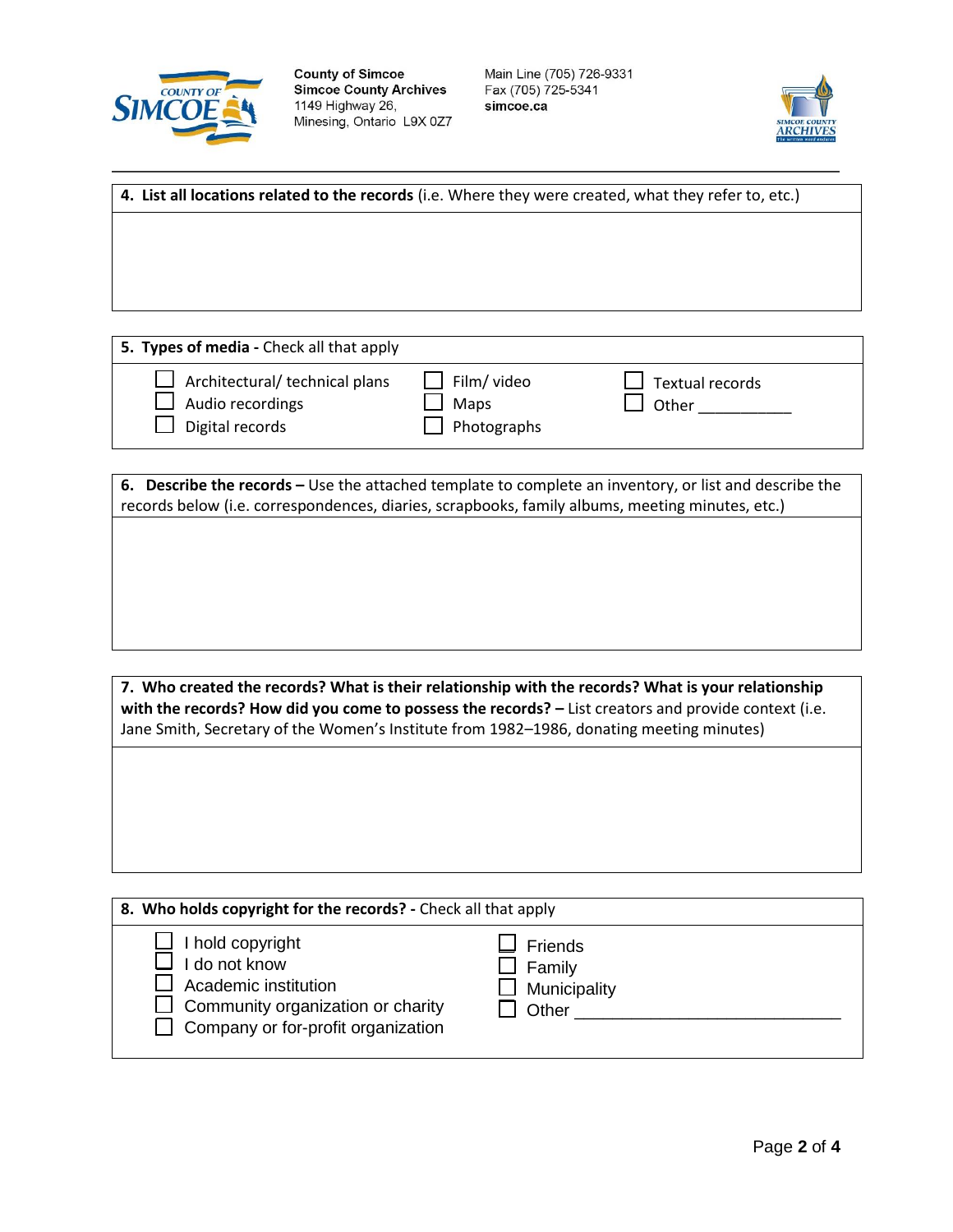

**County of Simcoe<br>Simcoe County Archives** 1149 Highway 26, Minesing, Ontario L9X 0Z7 Main Line (705) 726-9331<br>Fax (705) 725-5341 simcoe.ca



## **9. Please include any additional information that can lend context to the records.**